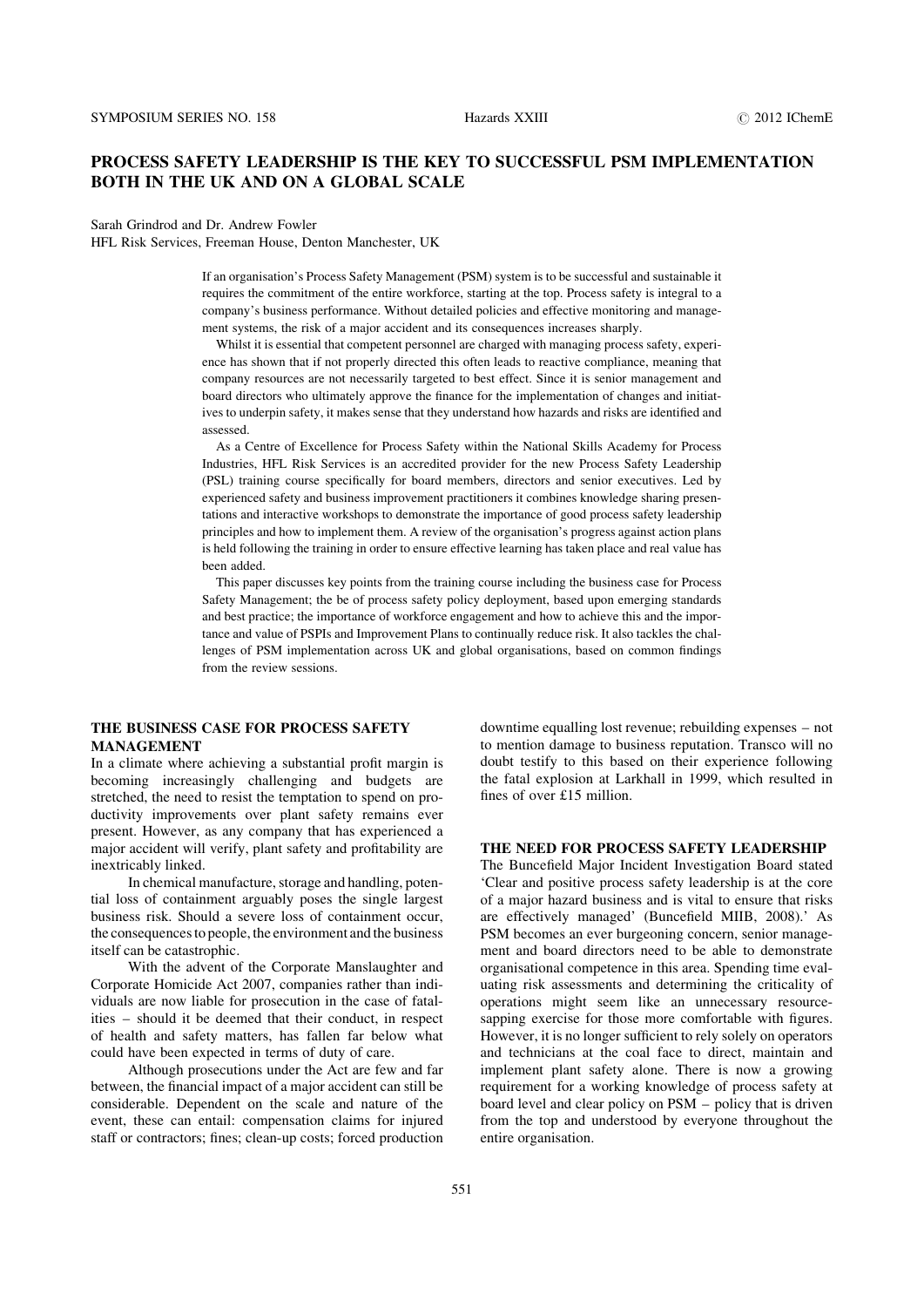### SYMPOSIUM SERIES NO. 158 **Hazards XXIII 2012 IChemE 2012 IChemE**

There are considerable benefits to having your finger on the pulse. When senior management take a more active role in process safety they find that their understanding of how risks are identified and assessed for criticality aids them in the decision process. Since it is they that hold the purse strings with respect to financing the implementation of changes and initiatives to underpin safety, this allows them to channel budgets where they will be most effective.

This knowledge is also valuable in situations where middle managers charged with responsibility for different areas of safety are all competing for a limited budget. Each is looking to resolve his own particular safety issue without reference to the overall safety of the plant. Board members and senior management with an understanding of PSM and an appreciation of the issues at stake will be far better equipped to assess costs versus the benefits to be gained by allocating budget to the areas in question.

#### AVOIDING REACTIVE COMPLIANCE

A holistic approach to process safety championed by board level and senior executives and backed by company policy and procedures is essential if companies are to avoid reactive compliance. The COMAH Competent Authority maintains focus by concentrating on special emphasis programmes, commonly referred to as 'Hot Topics', citing findings and recommendations following intervention visits and worldwide incidents. These include such subjects as Emergency Response, Process Safety Performance Indicators (PSPIs), Containment Policy and issues relating to human performance. Given their high profile and visibility, it is often tempting in these circumstances to concentrate all efforts and resources on compliance with the latest missive. Such temptation should be resisted, however.

Whilst 'Hot Topics' are valid and urge companies to address factors that have proved disastrous for other operators, each topic needs to be put into the context of a company's own sites and situations. For example, Emergency Response is a critical element of any safety programme, but it is a last resort which comes into play when all other avenues have failed. Just because it happens to be the latest 'hot topic,' is developing an A1 Emergency Response plan the most appropriate way to spend the entire safety budget? It's likely that those funds and resources would be better employed making improvements to other safeguards.

Similarly, following inspection of safety critical instrumentation, problems should be addressed, but there is no need to go into overdrive, setting Safety Integrity Levels and re-engineering many of the systems already in place. Fix the problem, but do so within the context of overall site safety.

Generally speaking, to avoid kneejerk reactions to recommendations on specific issues you need to firstly be asking yourselves whether the cost of implementing the latest change is proportionate to the risk involved; and whether this latest recommendation is the most cost-effective way of reducing your plant's overall risk to people and the environment.

# GETTING THE BALANCE RIGHT

Obviously every company regulated under COMAH has a responsibility, in law, to ensure that risks are as low as reasonably practicable. So how do companies strike the right balance between making the most appropriate choices according to defined budgets whilst continuing to meet the expectations of the Competent Authority?

In a nutshell you need to put in place an appropriate mix of physical and procedural measures. The starting point should always be compliance with the law and relevant good practice guidelines. But risk assessment must be at the heart of the decision making process, using it to contiunually question what more can reasonably be done to provide assurances that the business' statutory and moral obligations continue to be met.

#### THE IMPORTANCE OF POLICY DEPLOYMENT

Policy Deployment (Hoshin Kanri) is a very useful strategic tool, not only for TQM, Akao Yoji, (2004), but also for any strategic management initiatives, including process safety. Like financial targets, policy deployment provides a shared vision, which aids long-term strategic planning, and gives focus to the entire organisation. Essentially it is a structured approach which is used to plan, monitor and control team and individual involvement in the achievement of company targets and objectives. It concerns all company goals, not just primary objectives on profitability and return on investment, although these will improve as a result.

The provision of a structure or framework within which to work formalises the way in which things should be done and eliminates any reliance on the experience of individuals. Additionally it provides alignment, involvement and cross-functional team working and ensures resources are directed where they are most needed – which befits both safety and the business.

Effective policy deployment aids sustainability and allows progress towards goals to be formally monitored in a visual environment. From a legal standpoint it helps demonstrate compliance to the relevant authorities.

## MAKING IT WORK

The key elements of policy deployment are:

- . Individuals and teams have clearly defined objectives and targets
- . The link between each team or individual objective and the top-level business objectives can be clearly understood.
- . Visually displayed KPIs or measures are openly available to monitor the progress of teams and individuals toward meeting their objectives
- . Each team or individual has clear, visually displayed action plans (these can be electronic or paper-based) which illustrate the activities they will be completing to meet their objectives
- . Each team or individual updates their KPIs/measures and action plans on a regular basis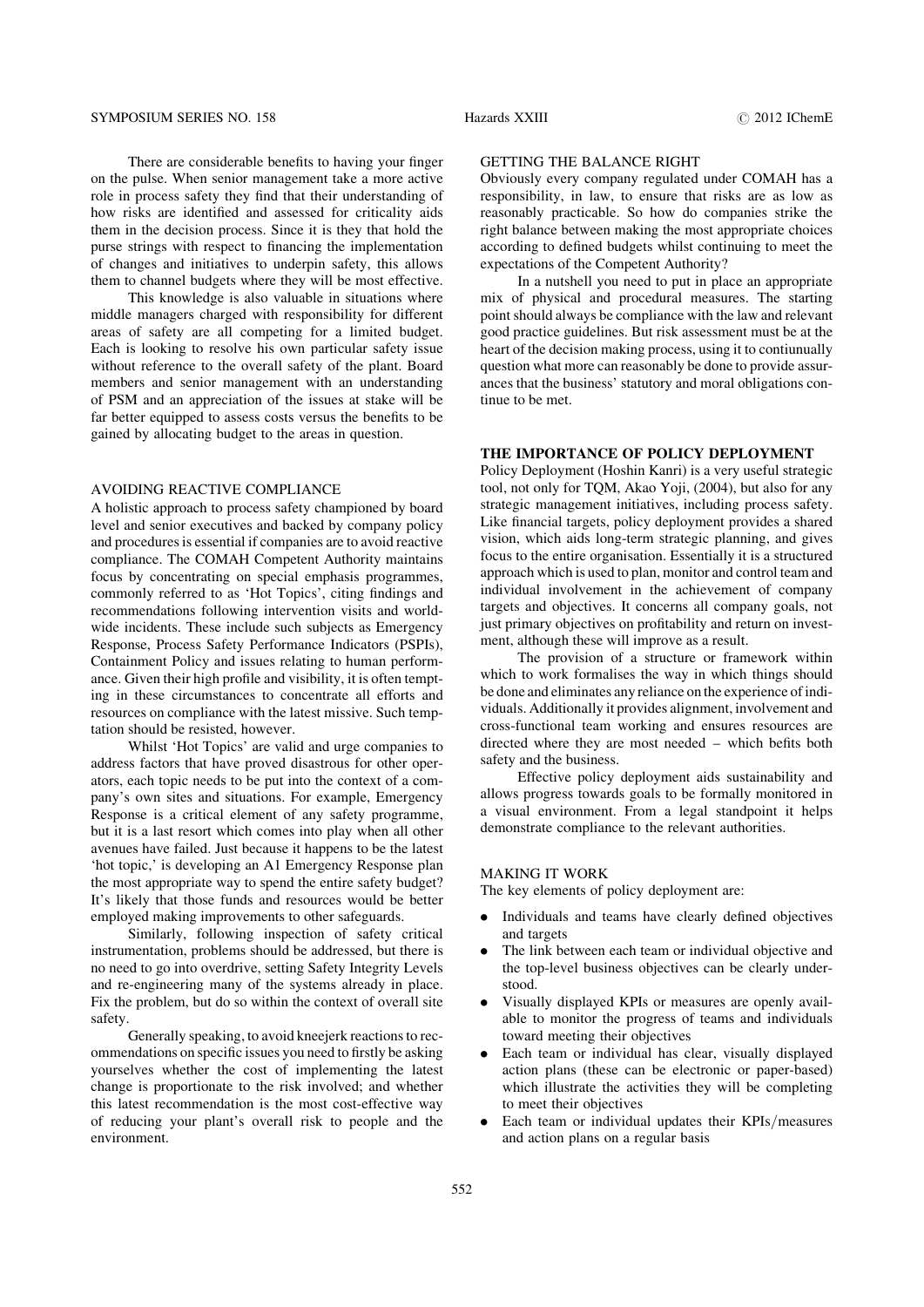### SYMPOSIUM SERIES NO. 158 **Hazards XXIII 12012 IChemE 2012 IChemE**

• The management team hold regular reviews of the policy deployment system to monitor progress. If plans are not 'on track' corrective actions are taken.

## SETTING PROCESS SAFETY PERFORMANCE INDICATORS (PSPIS)

Developing process safety indicators (HSE, 2006) provides guidance aimed at senior management within major hazard organisations in the development of performance indicators to give improved assurance that major hazard risks are under control.

A common issue identified during the PSL training is that although organisations have some PSPI's in place, they tend to be lagging indicators and they are not given the same visibility as other key performance indicators such as occupational safety, operational performance or finance.

Relying solely on reactive data to monitor performance has the effect that improvements or changes are only determined after something has gone wrong. However, the use of leading indicators will give early warning of dangerous deterioration within critical systems – they are therefore an essential part of the risk management tool kit.

Knowledge that business risks are being controlled in this way also has the benefit of increasing business efficiency since indicators can be used to show plant availability and optimised operating conditions – in fact anything that is critical to your business.

Quality is the key rather than quantity in determining PSPIs. Proactive monitoring of every single aspect of a risk control system is simply not necessary. In order to allow PSPIs to meet your own particular business' needs you should ideally be identifying those activities and operations which without question must be undertaken correctly on each and every occasion – in other words, those that are critical. In addition those critical elements need to be monitored in order to detect early signs of failure. Activities which are undertaken most frequently should also be identified with a focus on which aspects of the system are liable to deterioration over time.

Measurement generates energy, Nadler (1977), and aids in promoting the desired culture. The setting and monitoring of PSPIs means businesses can benefit from an increased focus on risk management; a protected reputation in terms of safety performance; and risk controls which are appropriate and proportionate. Furthermore cost savings can be made through the fact that time has not been wasted collating and reporting irrelevant performance information; and system weaknesses are identified early on, preempting expensive incidents. The PSPI information that is collected is meaningful and can be used for other purposes, for example quality management.

# CREATING AND MAINTAINING A PROCESS SAFETY CULTURE

Evidence has been seen that a process safety focused culture in the process industries is in its infancy and responsibility tends to lie with those people in roles directly relating to process safety rather than the majority of the workforce.

Every type of safety system relies on plant, equipment and personnel doing what they are supposed to do at the requisite time. Even the most detailed PSM programme is liable to failure if employees do not buy-in to what the company is trying to achieve. This is why training programmes are so essential to the success of PSM systems. Operatives need to understand fully the reasons behind why a procedure is undertaken in a specific order and in a particular way and the risk to site and personal safety if they are not compliant with those procedures. Training of this type will help to eradicate violations where an employee might flout regulations to cut corners or believe that their way of doing things is better because it speeds up productivity.

Given the link between site safety and finance, safety and financial targets should be given equal prominence. If cross-functional teams at all levels are involved in the formulation of safety policy, then this will foster a feeling of ownership and shared vulnerability throughout the company, from the factory floor, right through to the directors' offices.

# PSM IMPLEMENTATION ACROSS UK AND GLOBAL SITES

The challenge for any organisation is to operate a world class process safety management system which is appropriate for all sites regardless of geographical location or language.

Since July2011 HFL Risk Services have been engaged in benchmarking, training and facilitating workshop activities at over 30 COMAH sites from SME to international organisations. The engagements have all involved senior management with representation from, if not all, the board of directors, focusing on ensuring a common understanding of PSM, the key elements and assurance of process safety management Systems and the principles of process safety leadership including promoting a positive process safety culture and continuous improvement . The training programmes are delivered in line with the new Cogent Industry Training Standard for Process Safety Leadership (2011). Workshop activities focus on a review of Major Accident Hazards across the participating sites; the identification and implementation of process safety management Systems including critical risk control systems; and developing a risk-based approach to PSM.

The benchmarking activities are undertaken at individual sites with the purpose of comparing individual site performance against best practice guidelines and to identify common strengths and weaknesses. The results of the benchmarking studies and PSL workshop activities have been used to inform and develop local or corporate strategies for the organisation as appropriate.

# COMMON FINDINGS

The four pillars from the US Center for Chemical Process Safety (CCPS) (2007) have been used as the framework for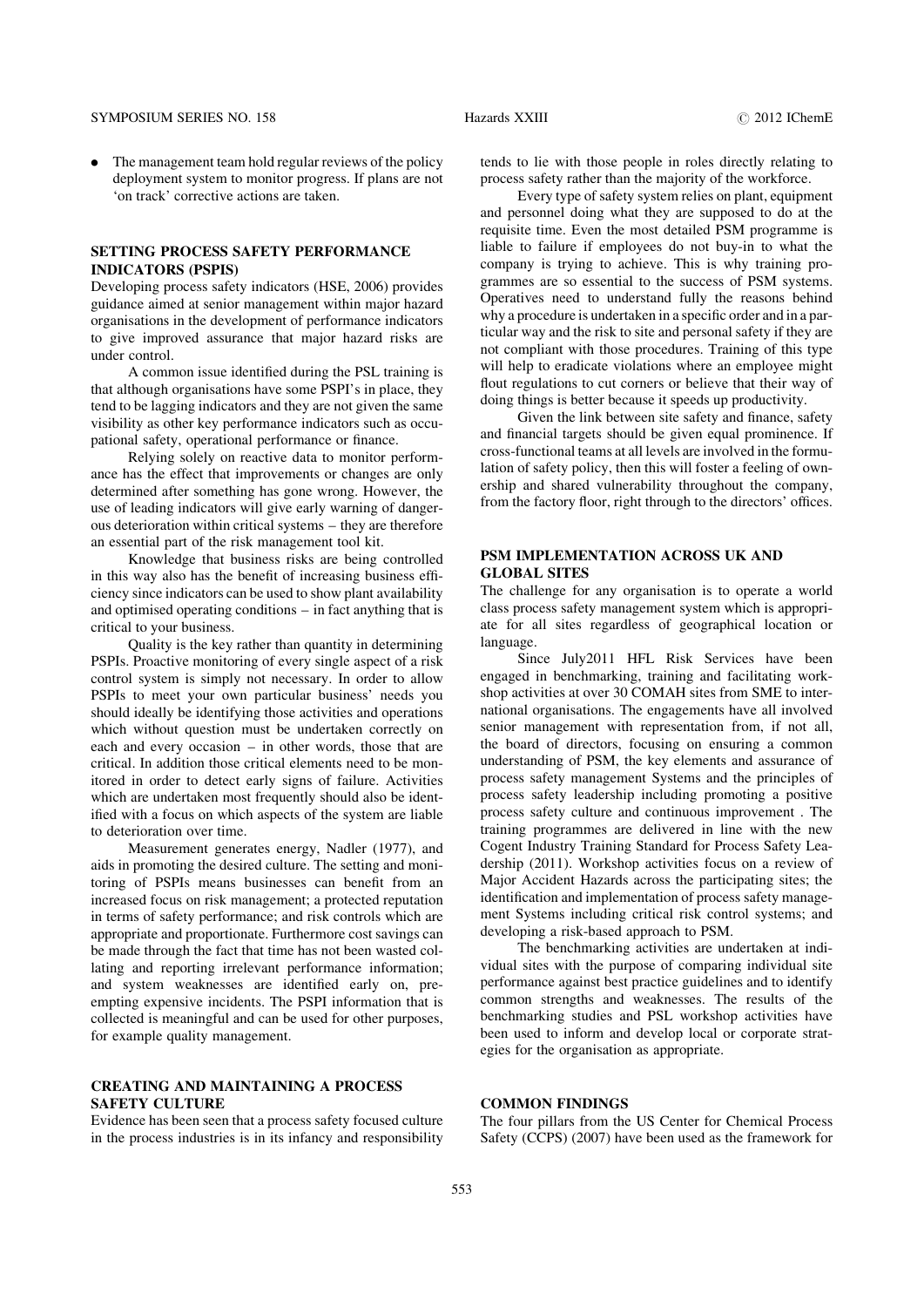reporting the findings of the benchmarking, workshops and training activities. As expected, results within the sites were variable, with some being further along the process safety journey than others. What emerged, however, was that whilst it is recognised that countries may operate under differing regulatory requirements and that sites may have differing cultures, irrespective of geography or language, the same safety issues arose.

Figure1 summaries the actions taken by the participating organisations, the majority of improvement actions agreed revolved around understanding hazards and risks and managing risks with commitment to process safety following very closely behind. Learning from experience was found to be the area of least priority.

The common threads emerging are as follow:

## COMMITMENT TO PROCESS SAFETY

Commitment to process safety is fundamental in providing the foundations for the PSM system and needs to consider process safety culture, compliance with standards, competency, workforce involvement and stakeholder outreach, Center for Chemical Process Safety (CCPS) (2007). Key findings covered:

- . Recognition that organisations need to ensure a policy is in place, which fits with existing policies, and promotes:
	- o Recognition that policies and procedures are necessary
	- o Common objectives and targets
	- $\circ$  A shared sense of vulnerability
	- $\circ$  Prioritisation of process safety over production
	- $\circ$  Appropriate and proportionate use of risk assessment
	- $\circ$  Open communications
	- $\circ$  Continuous improvement in process safety
- . Key to effective PSM culture is leadership from the top, ensuring:
	- $\circ$  A sponsor is determined at board / senior level and this is communicated throughout the workforce
	- $\circ$  Visibility of the senior management team focussing on process safety



Figure 1. Agreed improvement focus areas

- $\circ$  Process safety is given at least equal importance of other business areas such as financial control and productivity
- . Engagement of the hearts and minds of an organisation are key to sustaining a positive process safety culture throughout the entire workforce. This can be achieved through:
	- $\circ$  Setting of standards, objectives and targets
	- $\circ$  Structured training
	- $\circ$  Follow-up through appraisal process
	- $\circ$  Visual management of process safety
	- $\circ$  Management, operations and engineering
	- $\circ$  Programme monitoring, audit and review

#### UNDERSTANDING HAZARDS AND RISKS

Although it is evident that as an organisation hazards and risks are understood, the level at which the knowledge is embedded throughout the organisation differed greatly. Common improvement actions in this area cover:

- . Increased communication of existing knowledge such as:
	- o Review of site major accident hazards and COMAH safety report
	- $\circ$  Sharing of knowledge with the whole of the management team
	- $\circ$  Process safety management training for all employees
	- $\circ$  Forum for regular process safety communications
- . Taking a holistic approach to process safety incorporating:
	- $\circ$  People, plant, processes and procedures
	- $\circ$  Predictability failure
	- $\circ$  Identification of critical equipment in relation to major accident hazards
	- o Agreement, documentation and implementation of critical operating parameters
- . Understanding the critical design intent of the plant and processes and methods to maintain it.

# MANAGING RISKS

Results in this area echo findings from the original chemical industry benchmarking programme – namely that scores were strong across the board for the Organisation, Planning and Monitoring elements taken from HSG65 (1997). However the responsibility for day to day management/ compliance lies mainly with technical employees rather than a systems based approach for process safety. Key findings include:

- . Process safety management policy deployment is seen as adding value and needs to incorporate:
	- $\circ$  Criticality assessment
	- $\circ$  Application of standards
	- $\circ$  Use of appropriate procedures
	- $\circ$  Data collection and review
	- o Monitoring and use of Process Safety Performance Indicators (leading and lagging)